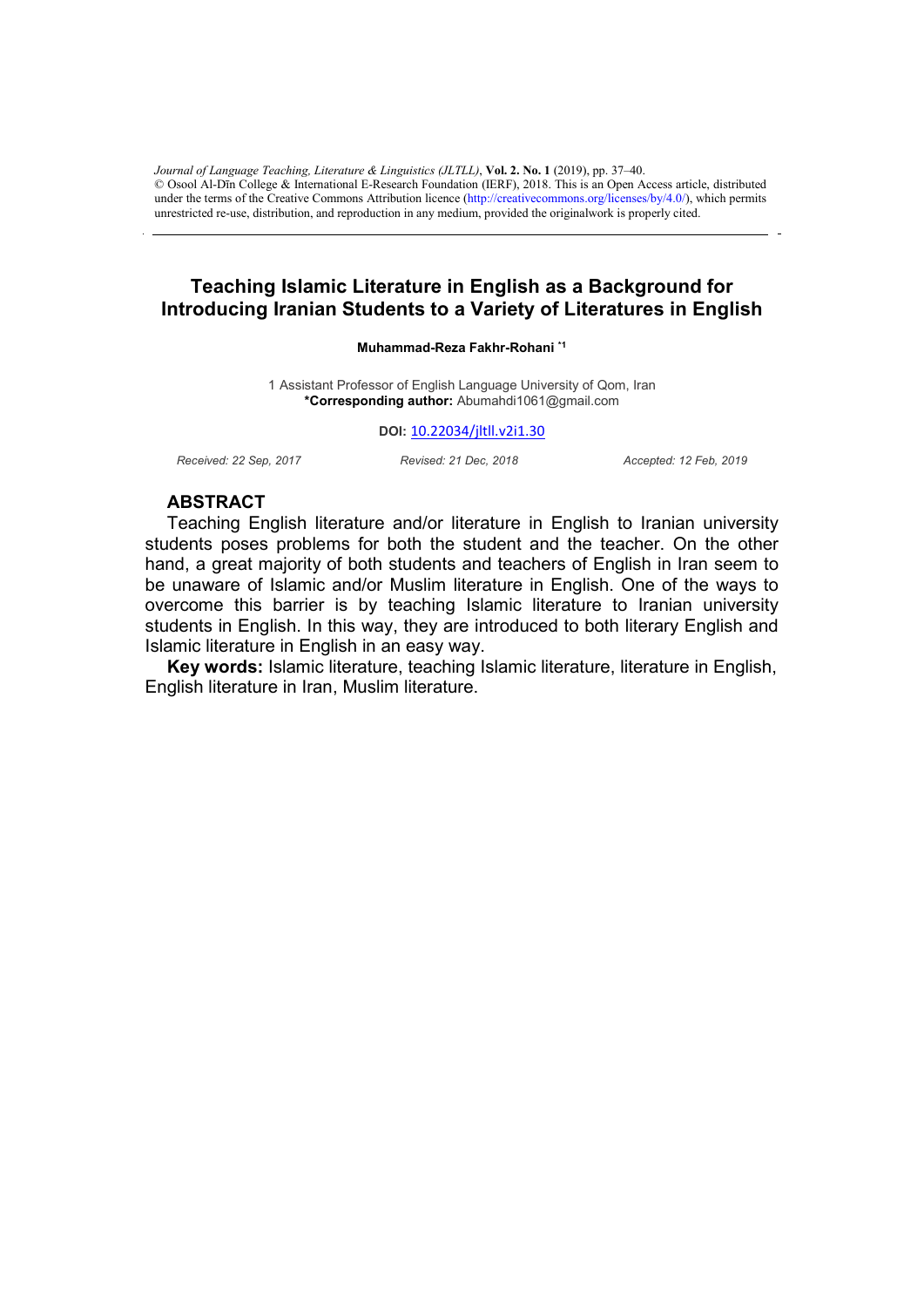## **Teaching Islamic Literature in English as a Background for Introducing Iranian Students to a Variety of Literatures in English**

Introducing our Iranian university students to English literature proves quite a demanding task. The hardships of the task lie in certain problem areas: the student's English language proficiency, his or her familiarity with reading advanced English and particularly literary texts and, above all, the culture in which English literature was produced. [1]

 There have been too many definitions of "literature" such that coming up with a clear, universal, and agreed-upon definition of it seems almost impossible. The British literary critic Terry Eagleton made a statement in that "literature" cannot be defined with precision. [2] despite this fact, literature is minimally "an interpretive presentation of experience in an artistic form." [3] Based on this premise, literature is expected to function as a representation of what actually takes, or has taken, place in a culture. On the other hand, the student's background and familiarilty with the culture of the literature in focus plays a key role in his or her appreciation of it. It is a reality that for a typical Iranian Muslim student of English litetature who has not met, or made friends with, a Christian classmate or neighbor, and/or has not read a passage of the Bible, at least in Persian translation, it must be very hard to figure out allusions to the Bible in a literary piece in English. The same problem holds true when a literary passage has references and allusions to a certain aspect of an Englishspeaking society or culture. [4] Despite these facts, it is clear that better appreciation of any language can be obtained when its literature is studied in its original language. Hence better and more profound learning of English can take place when some pieces of English literature and/or literature in English [5] are offered to the student .

Over against the above considerations, there seems to be some midways and short-cuts for introducing typical Iranian students to literature in English.

One of the ways to achieve this goal seems to be through teaching certain pieces of Islamic literature in English to Iranian students.[6] By doing so, Iranian students would not feel confused or baffled at the moment of being introduced to literature, or at least poetry, in English. One of the main problems in the way of studying literature in a foreign language is receiving a kind of textual cultureshock, that is, coming across things that are unfamiliar to the student. Such unfamiliar things or notions include strange names of people, places, customs, and events. Since typical Iranian students, particularly those who study English in remote cities, can hardly avail themselves of sources that clarify difficult notions, it seems that introducing Islamic or literature in English to them would pave the way for them .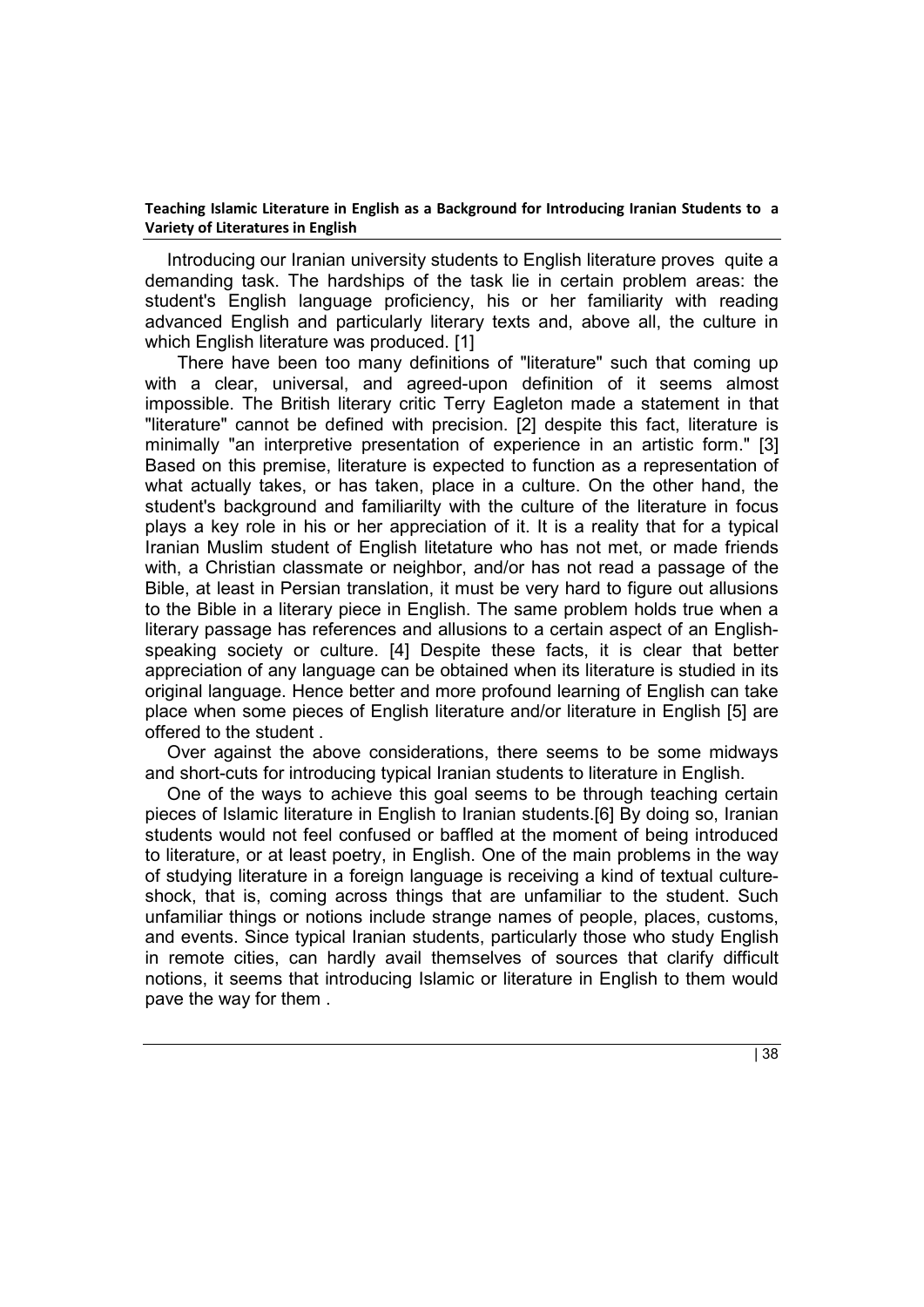### **Journal of Language Teaching, Literature & Linguistics (JLTLL), Vol. 2. No. 1. March 2019 ISSN: 2645-3428**

There can be a two-fold division of what may be conventionally refered to as Islamic literature. The first one is a type of Islamic literature produced originally in English. The other form of Islamic litetature is such a literature in English translation. [7] Some fragments of this type of literature which was produced originally in Classical Arabic have appeared in English translation .

 It seems that making use of Islamic and/or Muslim literature can pave the way for introducing typical Iranian students to literature in English. This way may in the long run lead to encouraging the talented students to try their hands at producing literary works based on purely Islamic teachings.

## **Conclusion**

Based on the observations highlighted, it is nit only desirable but also necessary to teach Islamic literature in English to our Iranian students. This type of education must start from their secondary/ high school English textbooks and continue to their university English courses. However, for those who major in English, specific courses in Islamic literature in English must be prepared.

## **Acknowledgements**

I wish to thank the two anonymous reviewers for their constructive comments.

# **Declaration of Conflicting Interests**

The author(s) declared no potential conflicts of interest with respect to the research, authorship and/or publication of this article.

# **Funding**

The author(s) received no financial support for the research, authorship, and/or publication of this article.

# **Notes:**

[1] Some other problem areas are discussed in Hooshang Honarvar, "The specific problems of the Iranian college students with English literature and spme hypothetical questions," Journal of the Faculty of Letters and the Humanities, University of Tehran, Vol. 26 (1-4), serial no. 105-108 (Autumn 1367 Sh/ 1988), pp. 1-23.

[2] Terry Eagleton, The Event of Literature (New Haven: Yale University Press, 2012), p. 32.